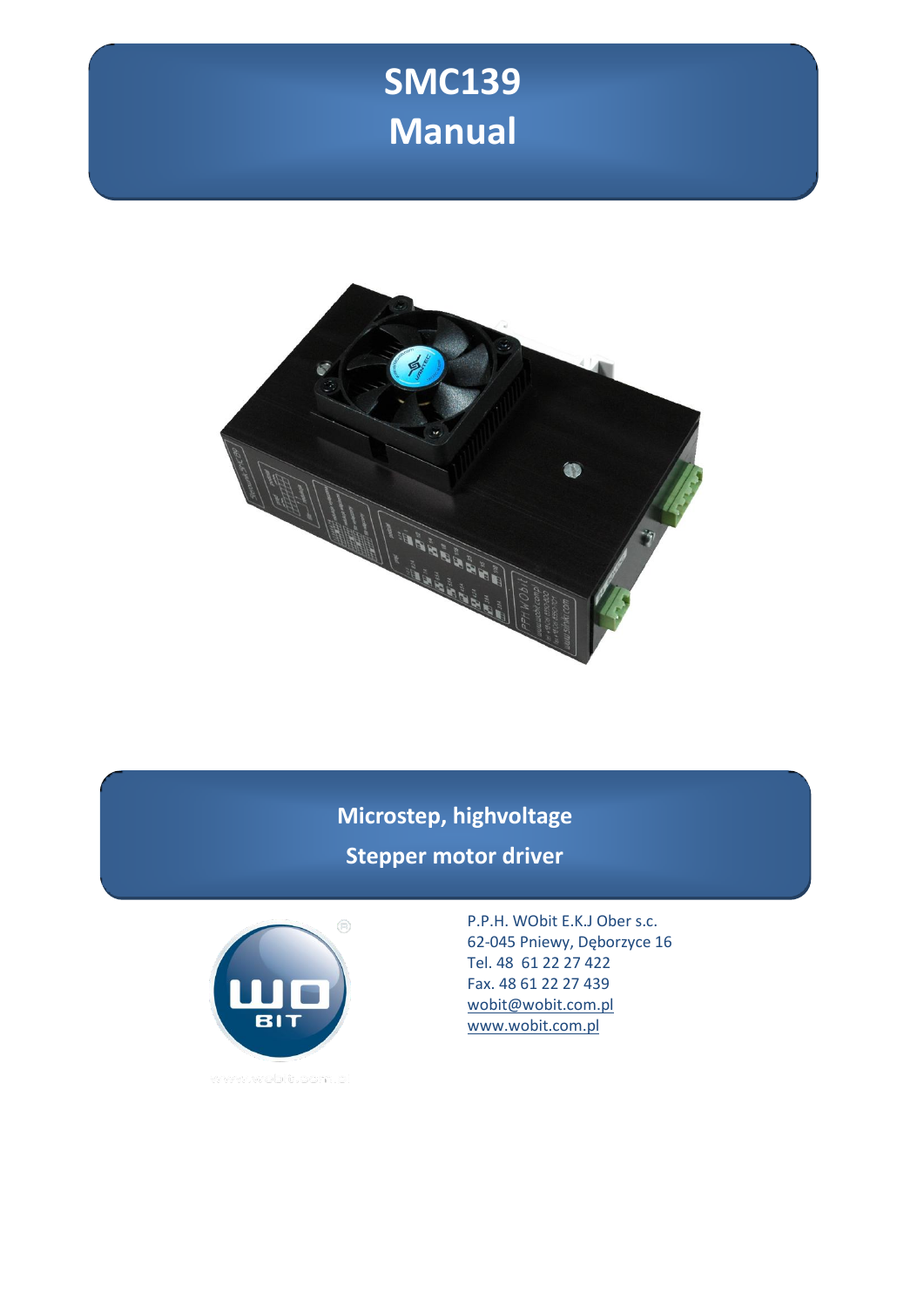### **Contains**

#### Thank you for selecting our product!

This instruction will help you at correct service and accurate exploitation of described device.

Information included in this instruction were prepared with high attention by our specialists and is description of the product Based on the information should not be inferred a certain features or suitability for a particular application. This information does not release the user from the obligation of own judgment and verification. P.P.H. WObit E.K.J. Ober S.C. reserves the right to make changes without prior notice.

- Please read instructions below carefully and adhere to its recommendation
- Please pay special attention to the following characters:



### **CAUTION!**

Not adhere to instruction can cause damage or impede the use of hardware or software.

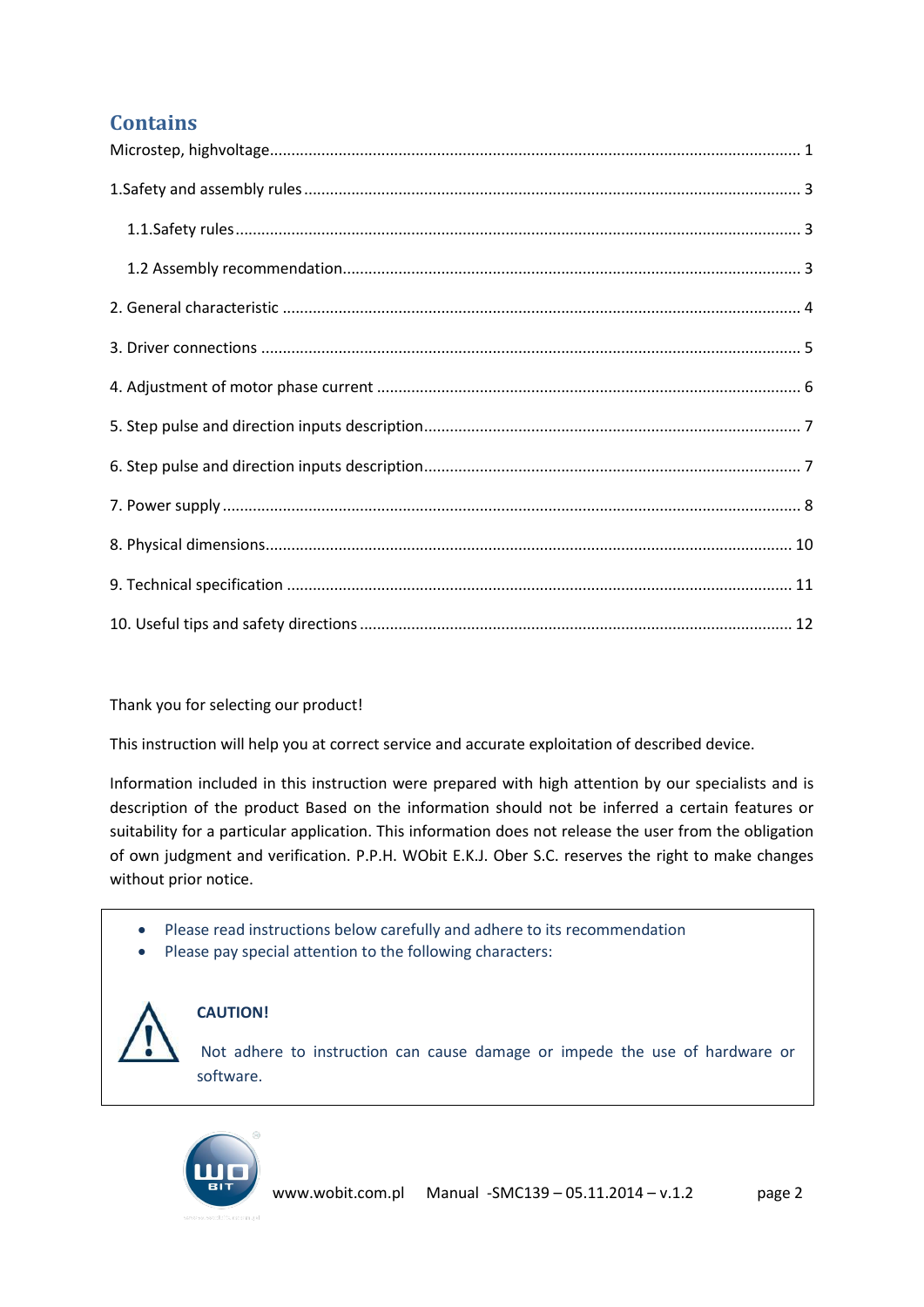# <span id="page-2-0"></span>**1.Safety and assembly rules**

### <span id="page-2-1"></span>**1.1.Safety rules**

- Prior to first start-up of the device please refer to this manual;
- Prior to first start-up of the device please make sure all cables are correctly connected,
- Provide appropriate working conditions, in compliance with the device specifications (e.g.: power supply voltage, temperature, maximum current consumption).
- Before making any modifications to wiring connections, disconnect the power supply voltage.

### <span id="page-2-2"></span>**1.2 Assembly recommendation**

In the environments of unknown levels of interruptions it is recommended to use the following means preventing against possible interruptions of the device operation:

- 1. To **minimize noises**, cable which connect motor with driver should be shielded or twisted in pairs (separate twisted pair for A and B phase). It is also recommended to use a ferrite ring on motor cable at controller.
- 2. Signal cables **(CLK, DIR, EN) should** be move away from power supply line and motor wires for min. 10cm**.**
- 3. Setting **too high current** for weaker motor cause its asynchronous operation, especially at set higher step division (motor coils saturation). In longer period of time it cause stronger heating of the motor, and in consequence it leads to its damage.
- 4. Driver should be mounted in upright position to provide proper air circulation.
- 5. At operations with high currents you should provide cooling of the driver. To do that it is not recommended to mount the driver in closed control cabinet without additional air circulation. Do not cover the ventilator, and do not block it. Temperature of the driver can rise at long operation and at maximum load.

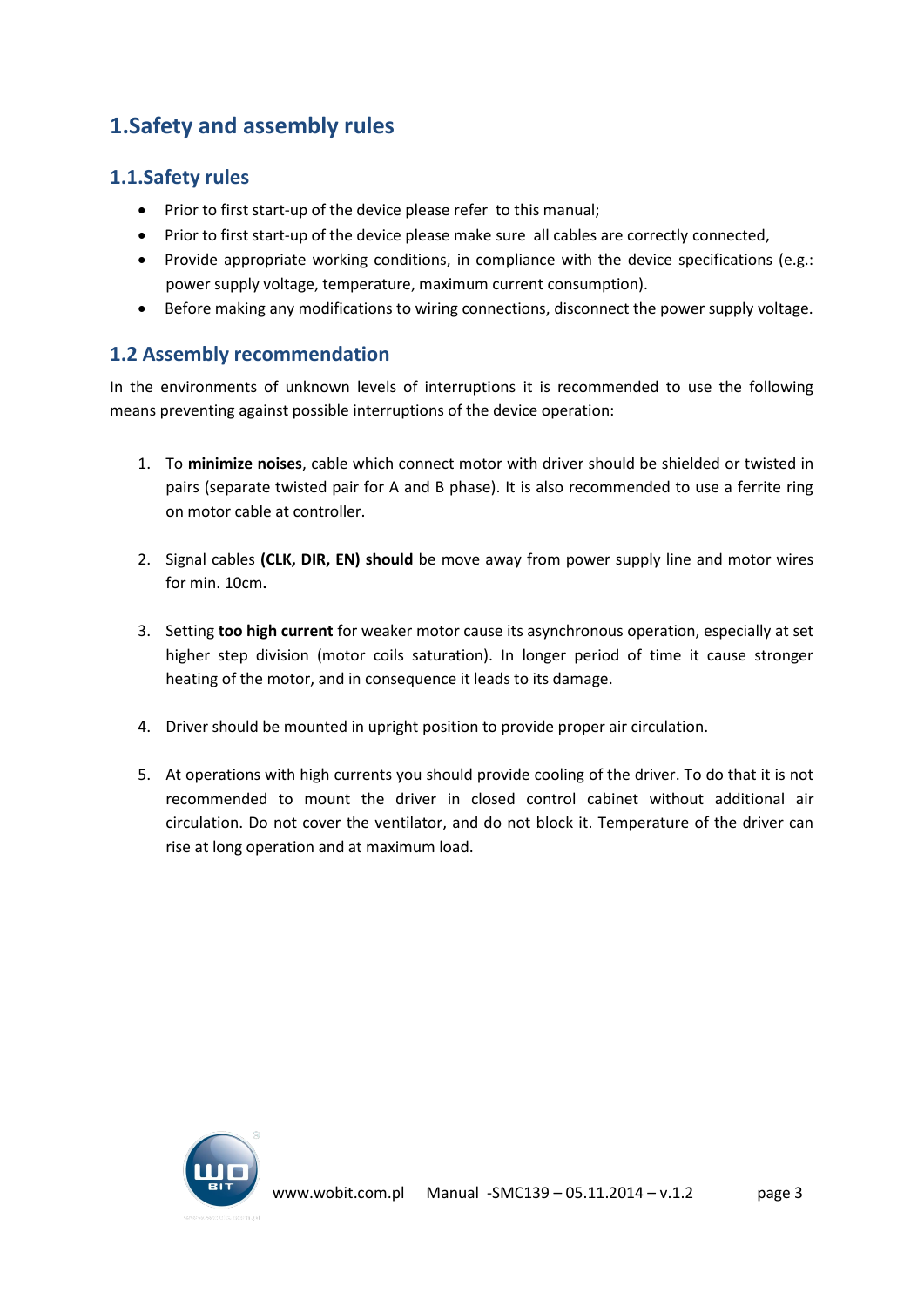### <span id="page-3-0"></span>**2. General characteristic**

SMC139 is microstep, highvoltage stepper motor driver, designed for driving motors with phase currents of up to 8.2A/phase. It has 8 current settings from range 3 to 8.2 A and 6 microstep resolutions. The advantage of using microstep driver instead conventional (full step driver) is that mechanical resonance problems are significantly minimized. Resonance most often occurs at slow motor speeds and results in loss of motor torque or lost of synchronization. Microstep technique is based on driving motor using a sinusoidal current instead of rectangular. In interval between two physical steps, driver set out appropriate amount (depended of microstep resolution settings) microsteps, thanks which possible is sinusoidal current driving.

SMC139 is build into black aluminum housing with cooler. Driver can be mount on mounting rail. Separable connectors for supply, motor and controls lets quickly mount and demount driver without need of unscrew wires.

Power stages in SMC139 works with chopper frequency of 25 kHz. Mixed decay current mode allows save power and assure optimal shape of current waveform. TMC239 controller contains non-linear D/A converters which lets to gain microstep resolution 1/16. It also has precise current control mechanism which protect bridge transistors.

#### **IMPORTANT!**

This driver is sold as a motion control component to be installed in a complete system using a good engineering practice. Care must be taken to ensure that the product is installed and used in a safe manner according to local safety laws and regulations. User conform for machine conformity with EMC directive (wires length, appropriate wires leading, ferrite rings).The product must be enclosed such that no part is accessible while power may be applied.

#### **Features:**

- microprocessor, FET lowRon power stages
- closed aluminum housing
- thermal and short-circuit protection
- wide range of supply voltage +24V.. +75V (80V max.)
- step frequency up to 50kHz
- filter option for step pulse input
- $\bullet$  high output current 8.2A per phase
- current setting by miniature DIP switches
- advanced SMD technology
- microstep resolution up to  $1/10$  (full step,  $\frac{1}{2}$ ,  $\frac{1}{8}$ ,  $\frac{1}{16}$ ,  $\frac{1}{5}$ ,  $\frac{2}{5}$ ,  $\frac{1}{10}$ )
- works with 2 phase stepper motors
- optoisolated inputs
- chopper frequency 25kHz
- automatic current reduction

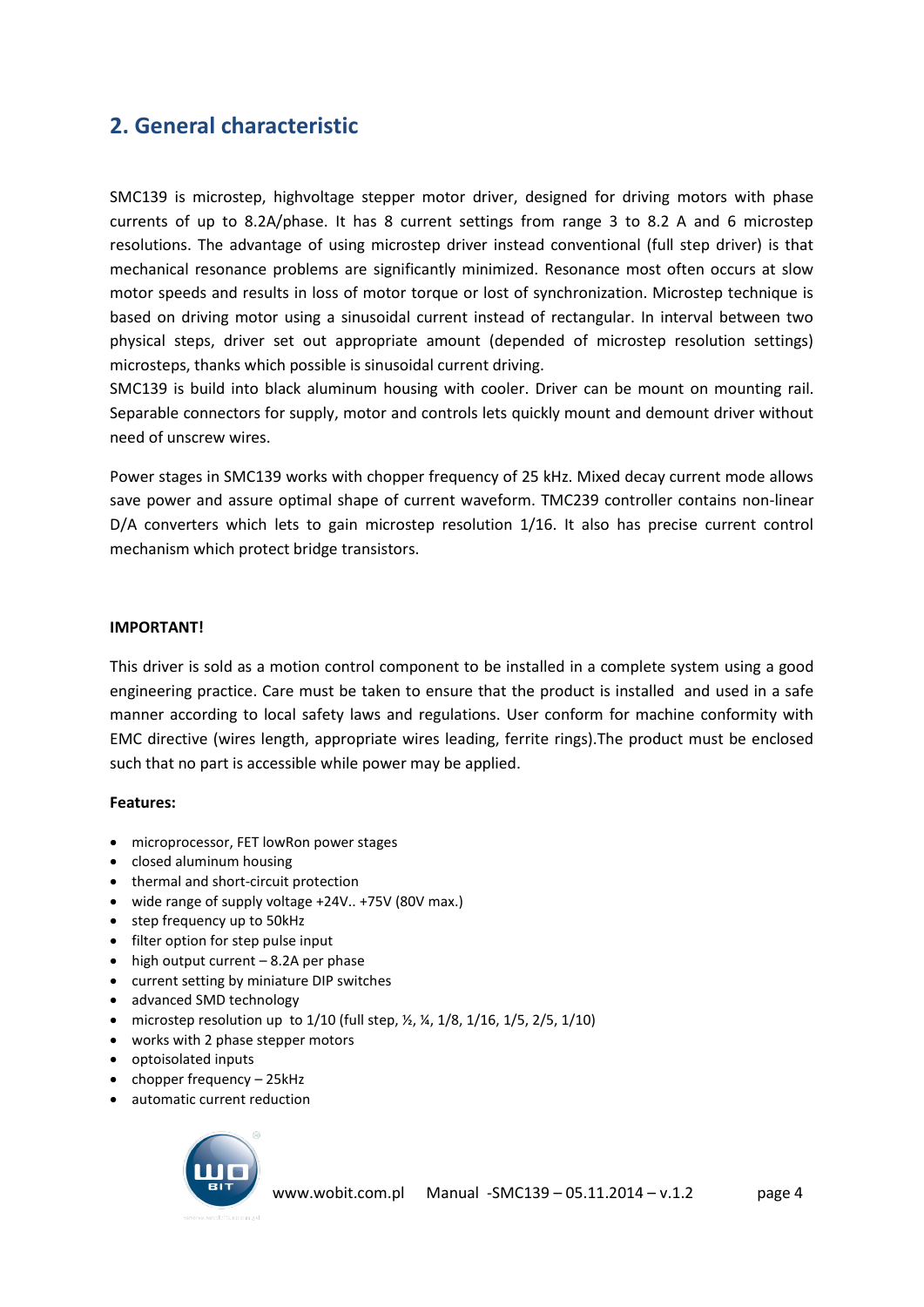- power on indicator red LED
- additional, galvanically isolated power supply (5VDC) for driving optoisolated inputs
- <span id="page-4-0"></span>• cooler

### **3. Driver connections**



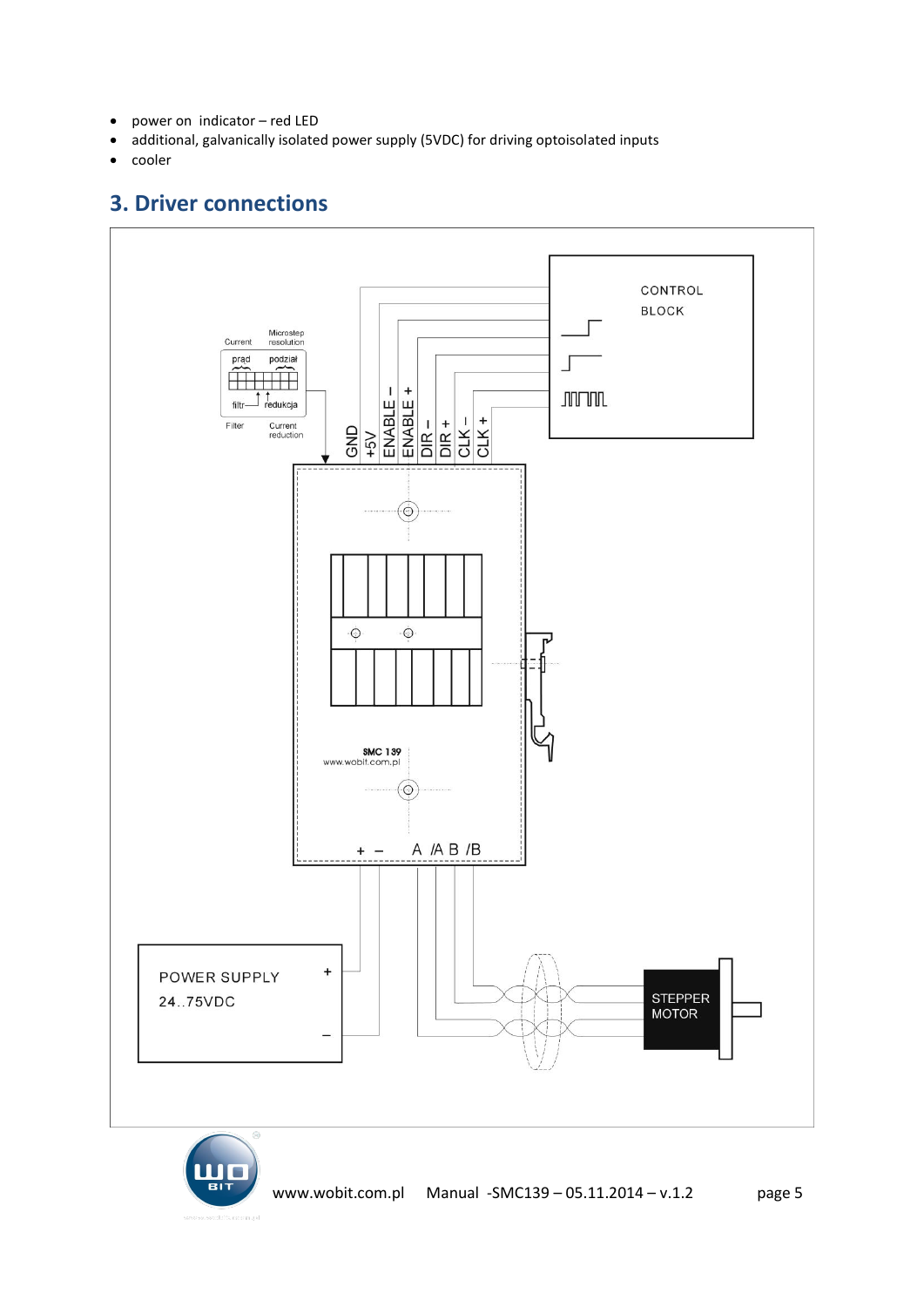connectors "+" and "- $n - 24.75VDC$  – power supply A – coil beginning of phase A /A – coil end of phase A B – coil beginning of phase B /B – coil end of phase B

CLK+ – anode CLK CLK- – cathode CLK DIR+ – anode DIR DIR- – cathode DIR EN+ – anode ENABLE EN- – cathode ENABLE +5V – additional, galvanically isolated power supply (5VDC) for driving optoisolated inputs (max. 50mA)



DIP switch description

Current reduction – automatic current reduction. It turns on when there is no pulses on CLK input by time about 0,5s. It reduces coil current by 50%. Filter – noise canceller Current – current setting Microstep resolution – microstep setting

### <span id="page-5-0"></span>**4. Adjustment of motor phase current**

Coil current is set up by DIP switches according to the following drawing.

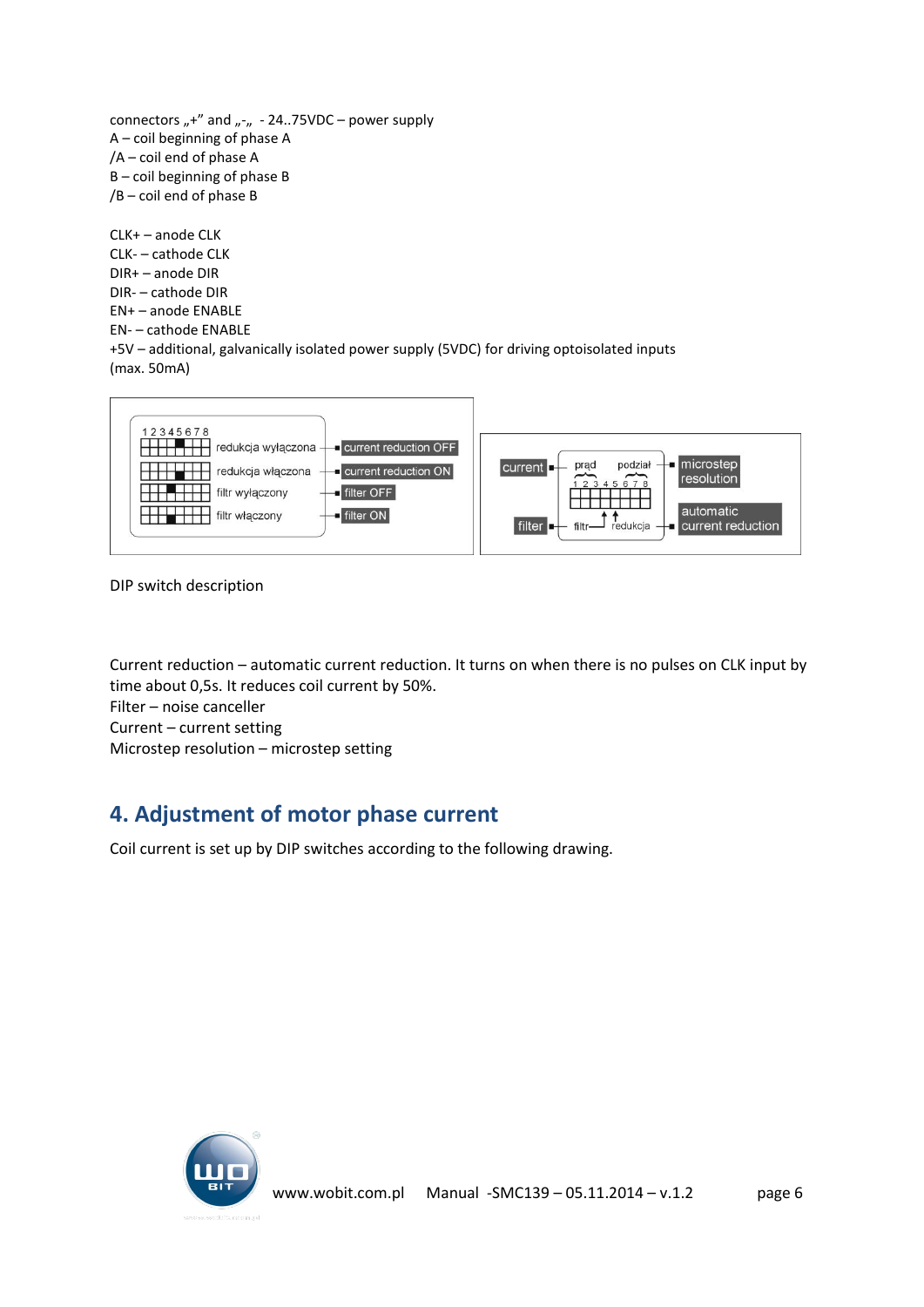| prąd |      | current |
|------|------|---------|
| 123  | 8.2A |         |
|      | 7A   |         |
|      | 6.5A |         |
|      | 5.5A |         |
|      | 4.5A |         |
|      | 4.2A |         |
|      | 3.8A |         |
|      | 3.0A |         |

### <span id="page-6-0"></span>**5. Step pulse and direction inputs description**

Microstep resolution is set up by DIP switches according to the following drawing.



# <span id="page-6-1"></span>**6. Step pulse and direction inputs description**

All input signals of SMC139 are optoisolated. Applying Enable signal (current about 5-7mA – max 20mA - must flow by optocoupler) allows motor current flowing. Example of input driving is presented on the following drawing. Control signals could be generated by a simple generator (e.g. GEN2), micro indexer (MI1.3.2), PLC or microcontroller.

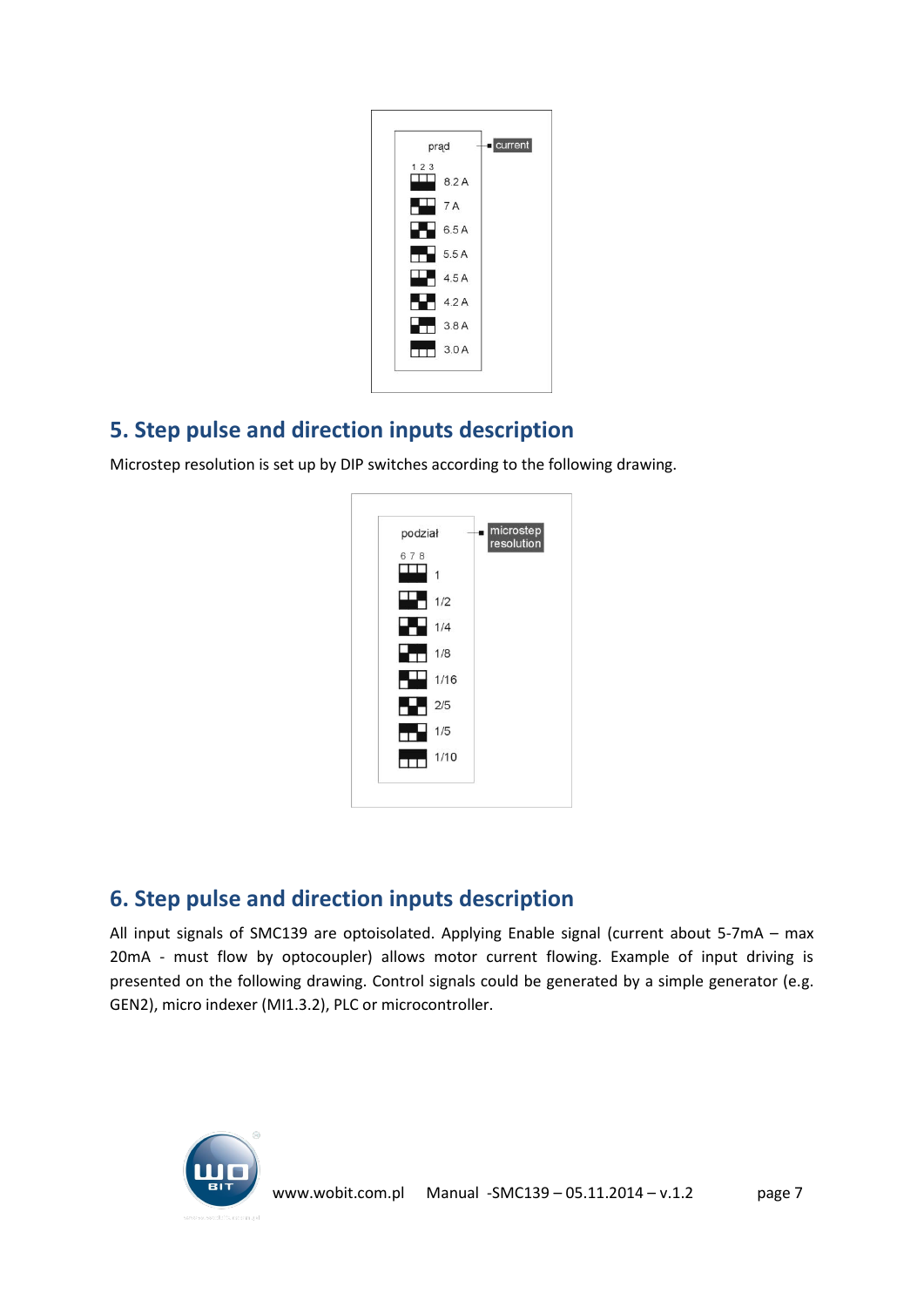

### <span id="page-7-0"></span>**7. Power supply**

SMC139 driver should be supplied from non-stabilized power supply. The power supply must have an output capacitor of at least 10000uF for optimum operation (back EMF compensation). To minimize cable induction, this capacitor shouldn't be connected more than 1m from the driver. Power supply should have slow-blow fuse to protect driver (driver doesn't have internal fuse). Maximum power supply voltage should be lower (by a few volts) from 75V, because during driver operation, there is a voltage adding to supply voltage (voltage generated in motor – back EMF). Safety voltage range is 60 – 72 VDC. In case when driver work with high voltage (about 70V) there is recommended to use big Zener diode, which will be cutting high speed voltage peaks. While the driver is first time turning on, it is recommended to use ampere meter (analog device is the best choice for this purpose) to monitor supply current. Output current measurement is possible using oscilloscope, and small series resistance connected to motor coils (for example 0,01ohm 2W 1% tolerance). It is very important that GND of oscilloscope **IS NOT** connected with GND of driver, and because of that using second channel to see two phases on the same time is forbidden! (GND's of both channels of oscilloscope are internally connected).

To supply SMC139 driver it is recommended to use power supplies produced by WObit - ZN250M or ZN350M.

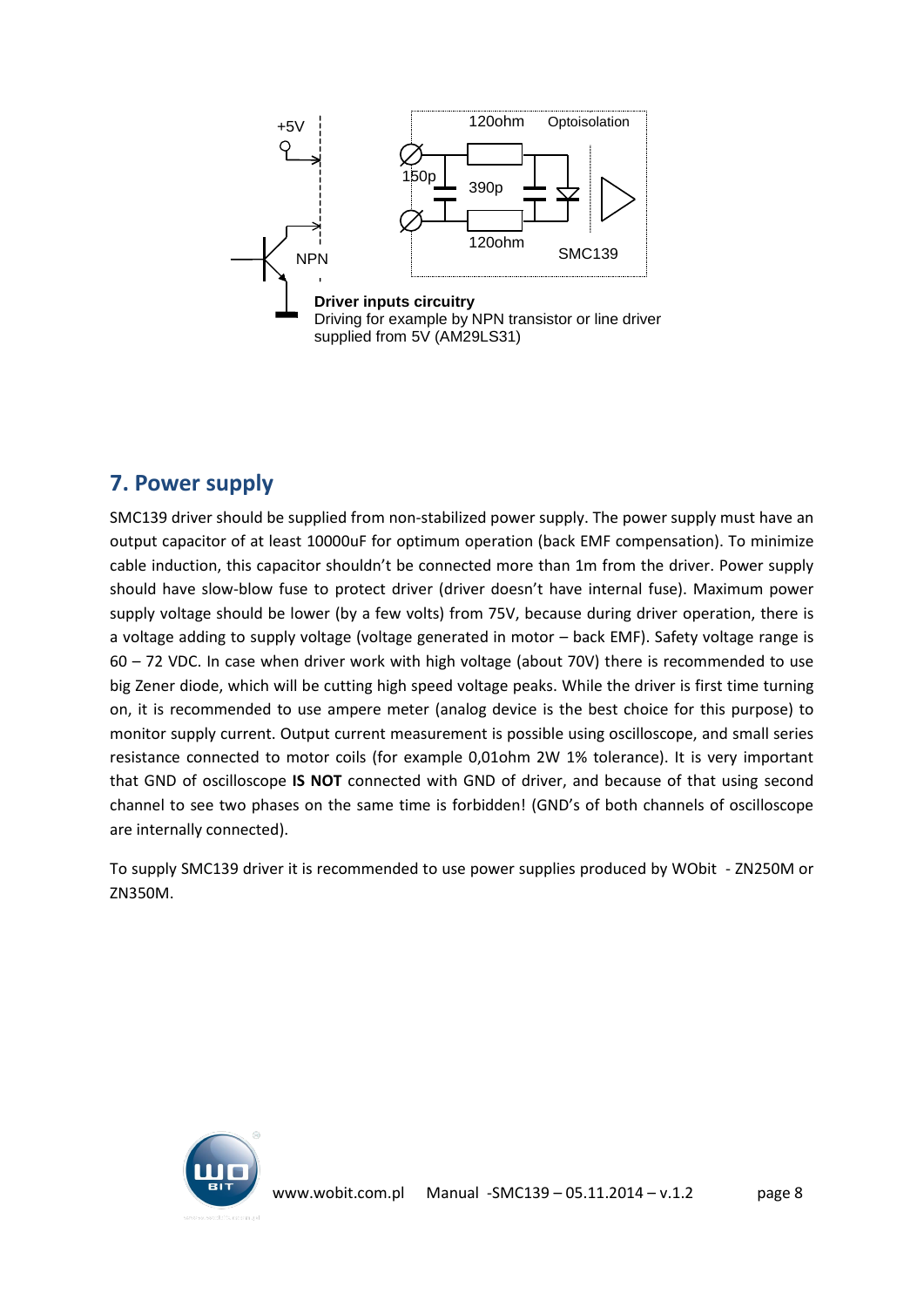







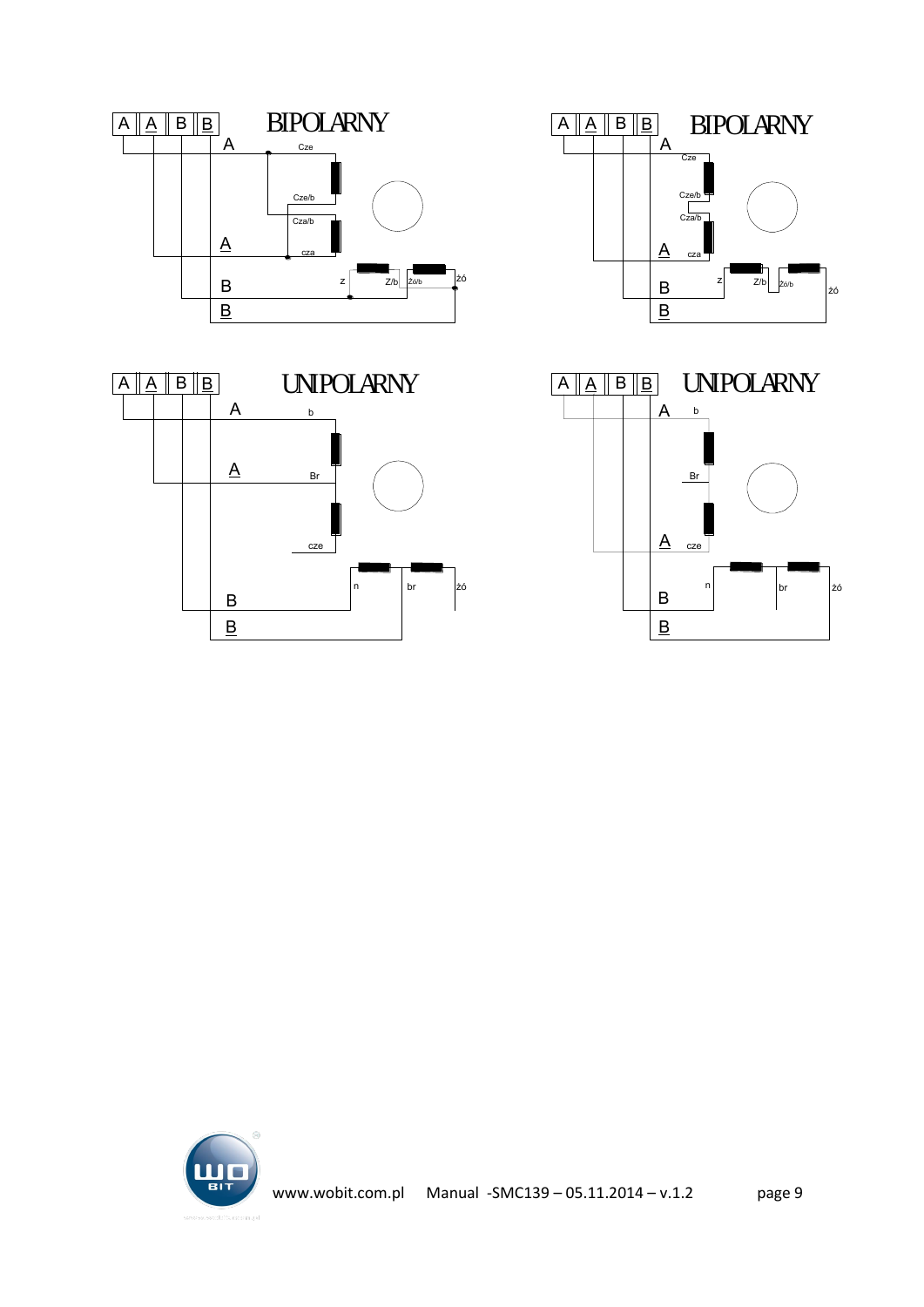# <span id="page-9-0"></span>**8. Physical dimensions**



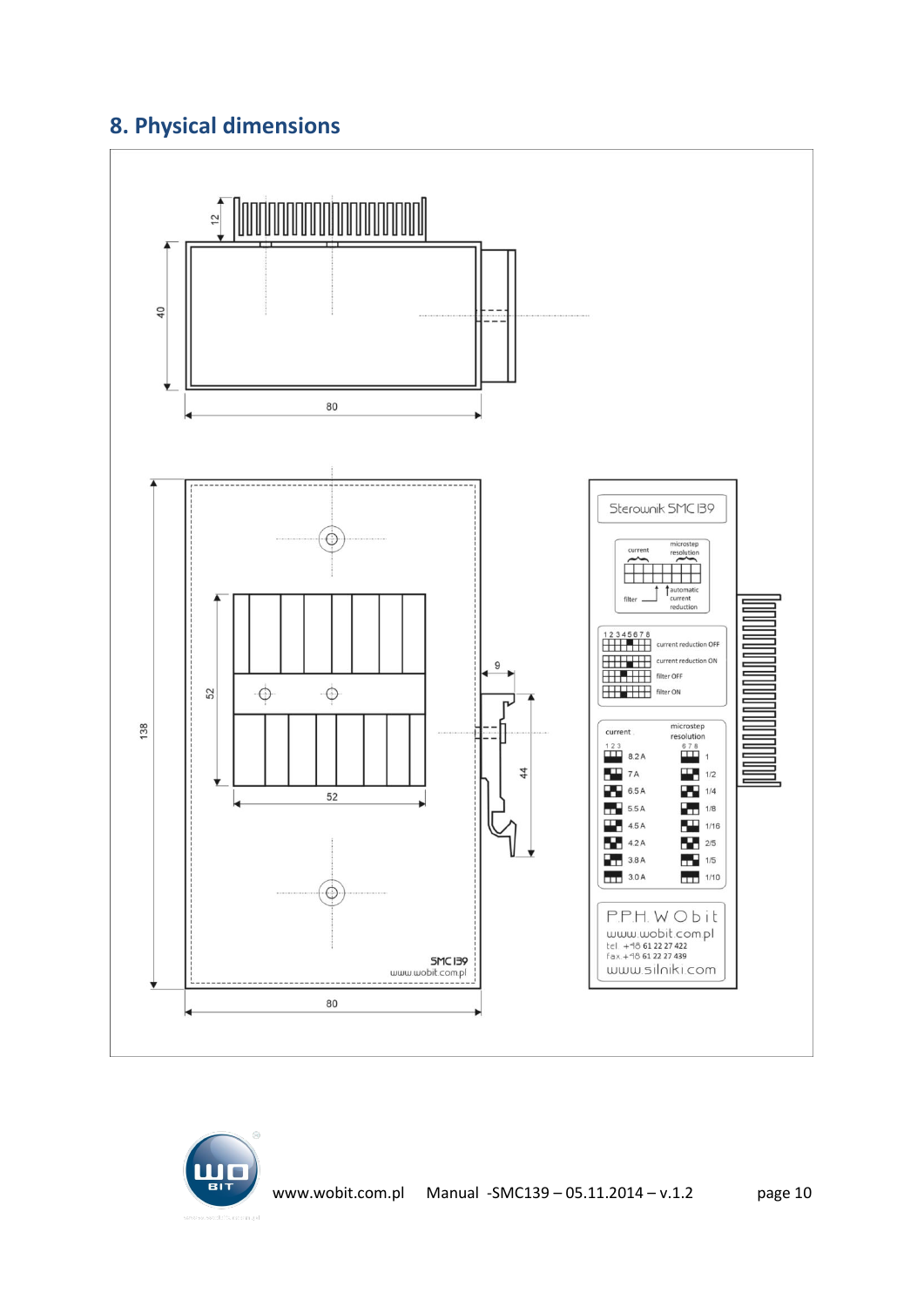# <span id="page-10-0"></span>**9. Technical specification**

| Supply voltage:               | +24V +75V (80V max.)                                            |
|-------------------------------|-----------------------------------------------------------------|
| Suggested supply voltage      | $+36V. +72V$                                                    |
| Phase current:                | 3.8,2A                                                          |
| Isolated inputs:              | 3 (step, dir, enable)                                           |
| STEP frequency:               | 50kHz                                                           |
| Resolution (motor 1,8°):      | 200, 400, 500, 800, 1000, 1600, 2000, 3200 steps per revolution |
| Power supply indicator:       | red LED                                                         |
| Operating temperature:        | $0 \dots +60^{\circ}C$                                          |
| Cooling version:              | $W$ – cooler                                                    |
| <b>Mechanical dimensions:</b> | 80x139x40 (housing without cooler)                              |